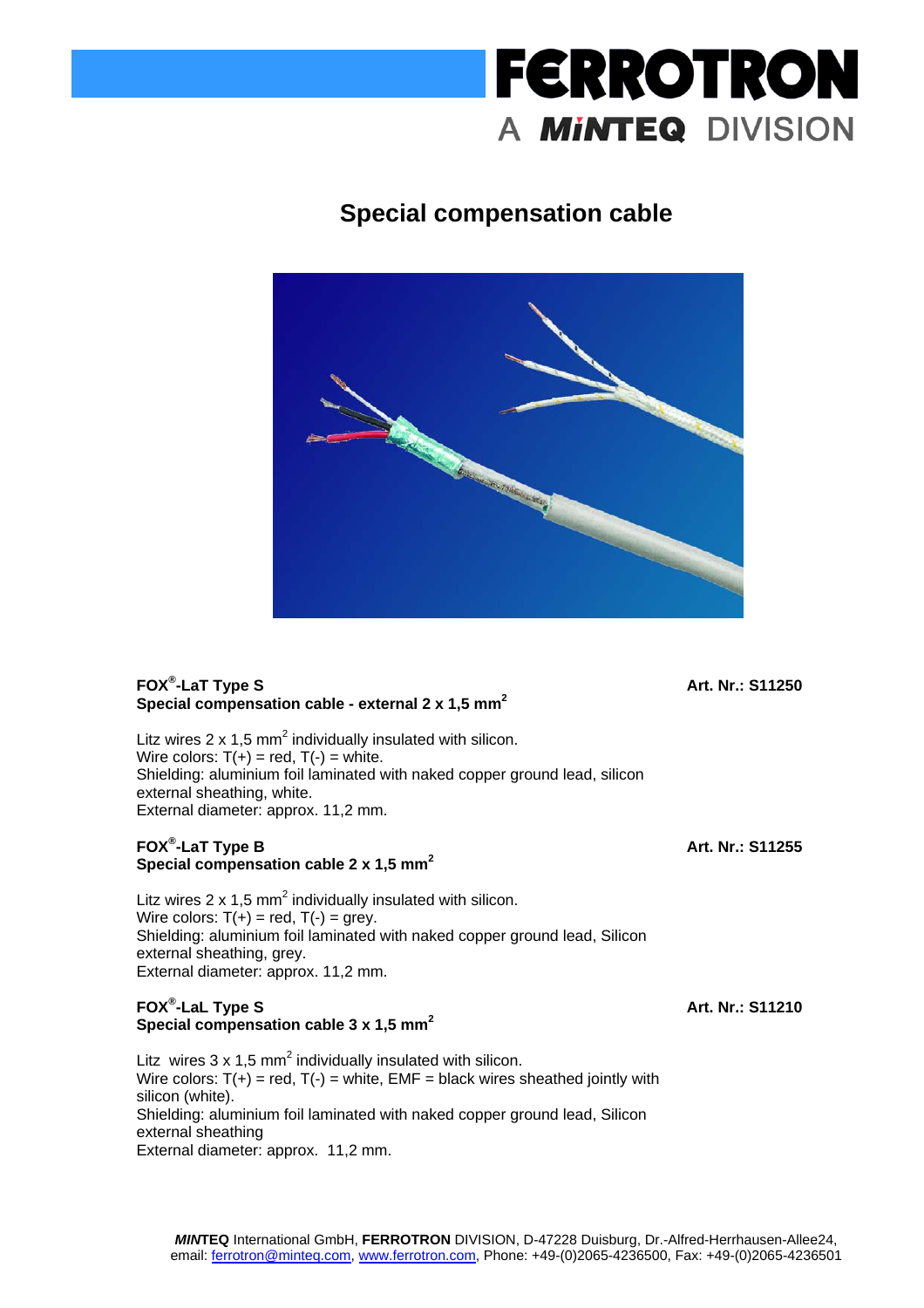# **FERROTRON** A MINTEQ DIVISION

#### **FOX® -LaL Type B Special compensation cable 3 x 1,5 mm2**

#### **Art. Nr.: S11220**

**Art. Nr.: S11205**

**Art. Nr.: S11260**

**Art. Nr.: S11261**

**Art. Nr.: S11230**

**Art. Nr.: S11240**

Litz wires  $3 \times 1.5$  mm<sup>2</sup> individually insulated with silicon. Wire colors:  $T(+)$  = red,  $T(-)$  = grey,  $EMF = black$ . Wires sheated jointly with silicon (grey). Shielding: aluminium foil laminated with naked copper ground lead, silicon external sheathing, grey. External diameter: approx. 11,2 mm. **FOX® -LaL-HTT4-Type S Special compensation cable 4 x 1,0 mm2 Art. Nr.: S11208** Litz wires 4 x 1,0 mm<sup>2</sup>, wire insulation EPR = ethylene-propylene.

Wire colors:  $T(+)$  = red,  $T(-)$  = white,  $EMF = blue$ ,  $EMK = black$  $(EMF = Cu-wire)$ . Wires sheathed with shielding material of 0.20 mm copper wires, Neoprene external sheathing, black. External diameter: approx. 13,5 mm.

#### **FOX® -LaL 2 x Type B**  Special compensation cable. 4 x 1,5 mm<sup>2</sup>

Litz wires  $4 \times 1.5$  mm<sup>2</sup> individually insulated with silicon. Wire colors: red/grey 1/1, red/grey 2/2. Wires sheated jointly with silicon (grey). Shielding: Shielding material made of galvanized steel wires. Silicon external sheathing grey. External diameter: approx. 11,2 mm.

#### **FOX® LimT Type S**  Special compensation cable 2 x 1,5 mm<sup>2</sup>

Solid conductor 2 x 1,5 mm<sup>2</sup> individually insulated with fiber glass. Wire colors:  $T(+)$  = red,  $T(-)$  = white. External sheathing: fiber glass, identification color red.

#### **FOX® LimT Type B Special compensation cable 2 x 1,5 mm2**

Solid conductor 2 x 1,5 mm<sup>2</sup> individually insulated with fiber glass. Wire colors:  $T(+)$  = yellow,  $T(-)$  = grey. External sheathing: fiber glass, identification color yellow.

## **FOX® Lim Type S Special compensation cable 3 x 1,5 mm2**

Solid conductor  $3 \times 1.5$  mm<sup>2</sup> individually insulated with fiber glass. Wire colors:  $T(+)$  = red,  $T(-)$  = white,  $EMF = black$ . External sheathing: fiber glass, identification color red.

#### **FOX® Lim Type B**  Special compensation cable 3 x 1.5 mm<sup>2</sup>

Solid conductor  $3 \times 1.5$  mm<sup>2</sup> individually insulated with fiber glass. Wire colors:  $T(+)$  = yellow,  $T(-)$  = grey,  $EMF=$  black. External shielding: fiber glass, identification color yellow.